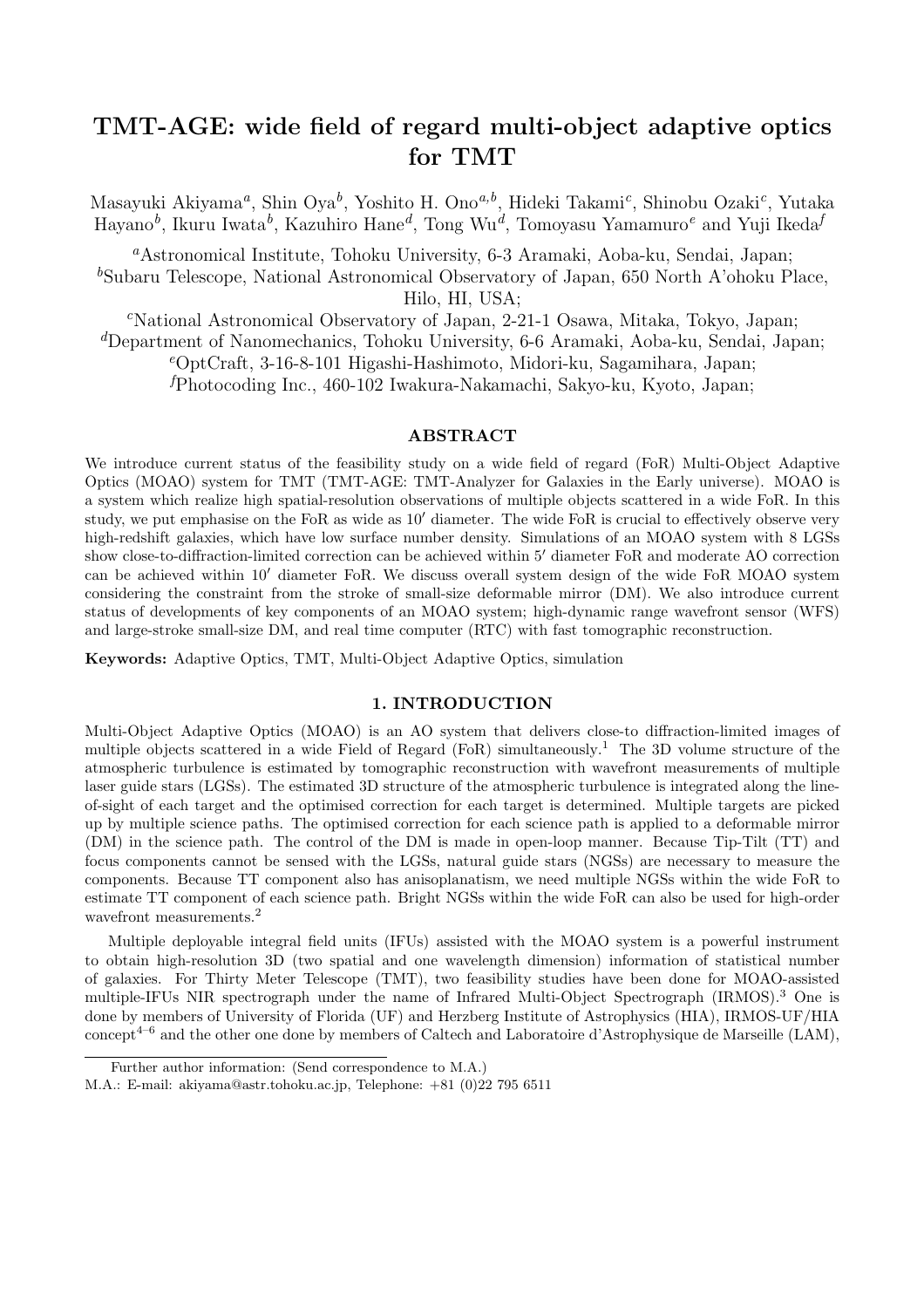

Figure 1. Observed wavelength of strong rest-frame UV lines for galaxies at *z* = 5*−*12. Green solid lines, blue dashed lines, and red dotted lines represents strong emission, low-ionization inter-stellar absorption, and high-ionization inter-stellar absorption lines observed in Lyman Break Galaxies at  $z \sim 3^8$  and galaxies at  $z \sim 2.9$ 

IRMOS-Tipi concept.<sup>7</sup> Both of these feasibility studies conducted following the IRMOS specification with near diffraction-limited PSF within 5*′* diameter FoR.

Following the feasibility studies on IRMOS, we started a feasibility study of an MOAO system covering even wider FoR up to 10*′* diameter under the name of TMT-AGE (TMT-Analyzer for Galaxies in the Early universe). The wide FoR is crucial to effectively observe very high-redshift galaxies at *z >* 5, whose surface number density is rather low. In this paper, we describe the science drivers for a wide FoR MOAO system and MOAO performance simulations in the wide FoR. Then, we describe overall system considerations emphasising requirements for DMs. Finally we mention on-going developments related to components of the MOAO system; high dynamic range wavefront sensors (WFS), large stroke DMs, and fast tomography real time controller.

#### **2. SCIENCE DRIVERS AND AO PERFORMANCE FEASIBILITY**

#### **2.1 Exploring the galaxies in the high-redshift universe with an ELT MOAO system**

In this study, we put emphasis on the three science cases that can be tackled with an ELT MOAO system; 1) revealing the history of establishment of the internal structure of galaxies, 2) revealing the physical process associated with the violent star-formation during the formation phase of galaxies, and 3) identifying the galaxies in the early universe.

For the first science case, the history of the establishment of the internal structure of galaxies seen in the current universe, i.e. Hubble sequence, will be revealed by spatially resolved spectroscopy of galaxies at up to redshift 5. Recent studies on morphology of galaxies in the high-redshift universe<sup>10</sup> suggest that morphological mixture of galaxies at *z >* 1 is different from that seen in the local universe. Dynamical structure of the galaxies at *z ∼* 1 *−* 2 is also different, they show systematic rotation, like disk galaxies in the local universe, but they have large velocity dispersion component as well.<sup>11</sup> High-spatial and high-sensitivity observations supported by AO system on ELT is crucial to reveal gas dynamics, gas metallicity, and stellar populations in each region of the high-redshift galaxies. The average half-light radius of galaxies at redshifts  $z = 2$  and 4 are 2.5 and 1.5 kpc,<sup>12</sup> which are 0.3'' and 0.2'' for each redshift In reality, the dynamical structure of a galaxy at  $z \sim 3$  revealed thanks to Gravitational lensing effect shows steep velocity gradient within 1kpc scale.<sup>13</sup> In order to resolve such structure of galaxies at  $z = 2 - 4$  with at least 3 spatial elements, spatial resolution as small as  $0.05'' \times 0.05''$  is necessary.<sup>5</sup> Moreover, considering the diversity of the physical properties of galaxies, observations of statistical number of high-redshift galaxies are important.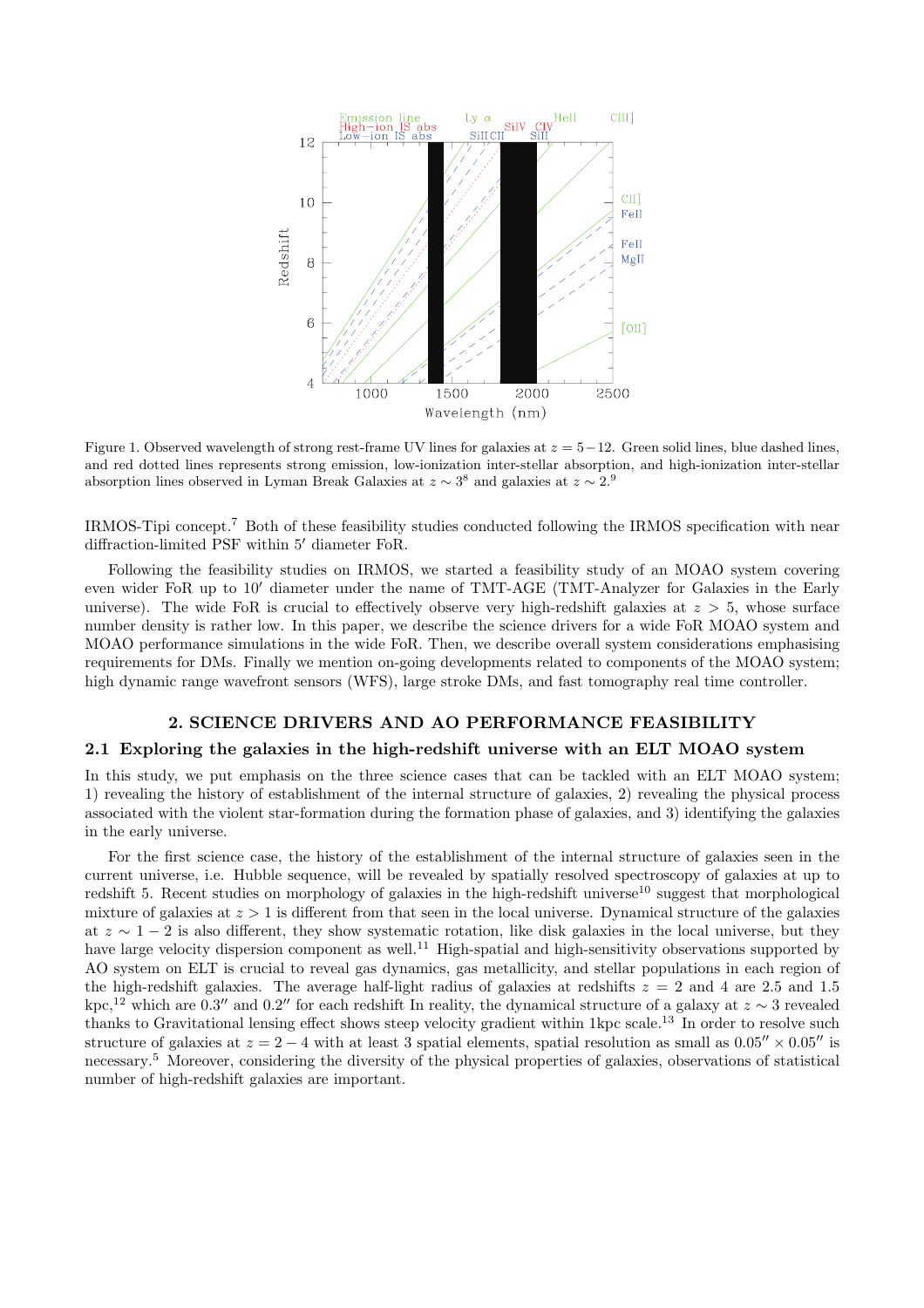For the second science case, the physical process of violent star-formation in the very high-redshift galaxies at *z >* 5 will be addressed by observing their integrated rest-frame UV spectra. Rest-frame UV emission and absorption lines of star-forming galaxies provide us important information on the properties of high-mass starformation and inflowing and outflowing gas associated with the galaxies.<sup>8</sup> Strength of the HeII emission line can be used to constrain the slope of initial mass function in the high-mass end. The strength and velocity of low-ionization and high-ionization inter-stellar absorption lines can be used to constrain the distribution and kinematics of neutral and ionized gas around the galaxies. The observed wavelength of the redshifted UV lines are summarised in Figure 1. Most of the strong UV lines of very high-redshift galaxies can be observed in the *J*- and *H*-bands up to redshift 10, and high-sensitivity spectroscopy of faint galaxies is crucial for this science case. The observed circularized half-light radius of the UV-luminous ( $M_{\text{UV}} < -20$  mag) galaxies at  $z \sim 7 - 8$  is 0.6 kpc in the rest-frame UV wavelength,<sup>14</sup> which corresponds to 0.11<sup>*′′*</sup>. For UV-luminous galaxies at  $z \sim 10$ , the half-light radius can be as small as  $0.3 \text{ kpc}$ ,<sup>14</sup> which is 0.07<sup>*′′*</sup>. They are much smaller than typical seeing size at Mauna Kea, and moderate AO correction can help significantly improve the sensitivity for integrated spectroscopy under the sky-background limited condition. The equivalent width of these rest-frame UV absorption lines are 1∼2 Å in the rest-frame, therefore spectroscopy with moderate resolution with *R ∼*1,000 is important.

The targets for the third science case are candidates of galaxies in the early universe found by ALMA and future wide-field NIR survey satellite missions, like Euclid, WFIRST, and WISH. For example, Ultra Deep Survey of WISH will cover 100 deg<sup>2</sup> down to 28 AB magnitude in 1-5 $\mu$ m (wishmission.org) with  $3\sigma$  and provide candidates of galaxies at  $z \geq 8$ . These candidates can be identified with Ly<sub>*Q*</sub> emission line in NIR (Figure 1). Considering the strong redshift evolution of Ly*α* emission line luminosity function of galaxies possibly due to high neutral fraction in the early universe, $15$  we may need to identify the candidates with absorption lines and continuum break.

In Figure 2, detection limits of *J*-, *H*-, *K*-band spectroscopic observations with TMT are summarised. We compare the detection limit of  $R = 500$  spectroscopy with MOAO PSF, moderately-corrected PSF by Groundlayer Adaptive Optics (GLAO) system, and seeing-limited PSF. The PSFs are evaluated with average of PSFs within 5<sup>'</sup> diameter field corrected by each AO mode. We assume fixed square aperture observation, and the horizontal axis represent the area of the fixed aperture. Ensquared Energy (EE) is calculated for each PSF. For the point source observation (left panel) MOAO PSF with small aperture can achieve highly sensitive observations thanks to the reduced background emission. On the other hand, for the extended galaxies (right panel), because their sizes are larger than the diffraction-limit PSF, reducing the size of the aperture do not help to increase sensitivity. GLAO-like moderately corrected observations with 0*.*1 *′′*-0*.*2 *′′* aperture can be only *∼*0.2mag shallower than observations with MOAO PSF. As can be seen in Figure 1, *J*-band observations are important for the second and third science cases.  $R = 500$  fixed aperture spectroscopy with MOAO and GLAO modes can reach 25.7 and 25.6 mag with SN=10 with 10h integration in the *J*-band. The expected sensitivities can be fainter than those of NIRspec on James Webb Space Telescope (JWST):  $J_{AB} = 25.2$  mag with  $R = 1,000$  and SN=10 in 27.7h integration within 3*′ ×*3 *′* FoV (NIRSpec pocket guide), therefore moderate resolution spectroscopy of faint galaxies supported by wide-field AO correction can be one of the unique capability of ground-based TMT.

The sensitivity for spatially-resolved emission-line spectroscopy is also estimated with the same assumption used in Figure 2. The limits for flux density and line flux are summarized in Table 1. The detection limits for line flux are derived assuming the lines are not resolved with the resolution. The *J*-, *H*- and *K*-band detection limits for line flux with  $R = 3{,}000$  are  $2.5 \times 10^{-20}$ ,  $1.7 \times 10^{-20}$ ,  $3.6 \times 10^{-20}$  erg s<sup>-1</sup> cm<sup>-2</sup> per  $0.05'' \times 0.05''$ spatial pixel with SN=10 by 10h integration. The detection limit corresponds to H $\alpha$  emission line of 0.002 M<sub> $\odot$ </sub>  $yr^{-1}$  and 0.01 M<sub>☉</sub>  $yr^{-1}$  per spatial pixel for galaxies at  $z = 1.5$  and  $z = 2.5$ , respectively.

The number densities of the targets for the second and third science cases are not very high. For example the number densities of the UV-bright  $z \geq 5$  galaxies that are brighter than the detection limits are 0.41 per arcmin<sup>2</sup> for  $z \sim 5$  galaxies with  $Y < 25.5$  mag picked up by *V*-dropout method, 0.17 per arcmin<sup>2</sup> for  $z \sim 6$  galaxies with *Y <* 25*.*9mag picked up by *i*-dropout method, and 0.10 per arcmin<sup>2</sup> for *z ∼* 7 galaxies with *J <* 26*.*0mag picked up by *z*-dropout method.<sup>16</sup> The expected number density of the candidates of very high-redshift galaxies at  $z \geq 8$ is 0.5 per arcmin<sup>2</sup> . Considering the low surface number density, wide FoR as wide as 10*′* diameter is crucial to achieve efficient observations of statistical number of very high-redshift galaxies utilising high multiplicity of an MOAO system: 0.25 targets per arcmin<sup>2</sup> is required to effectively feed 20 science paths per 10<sup>'</sup> diameter FoR.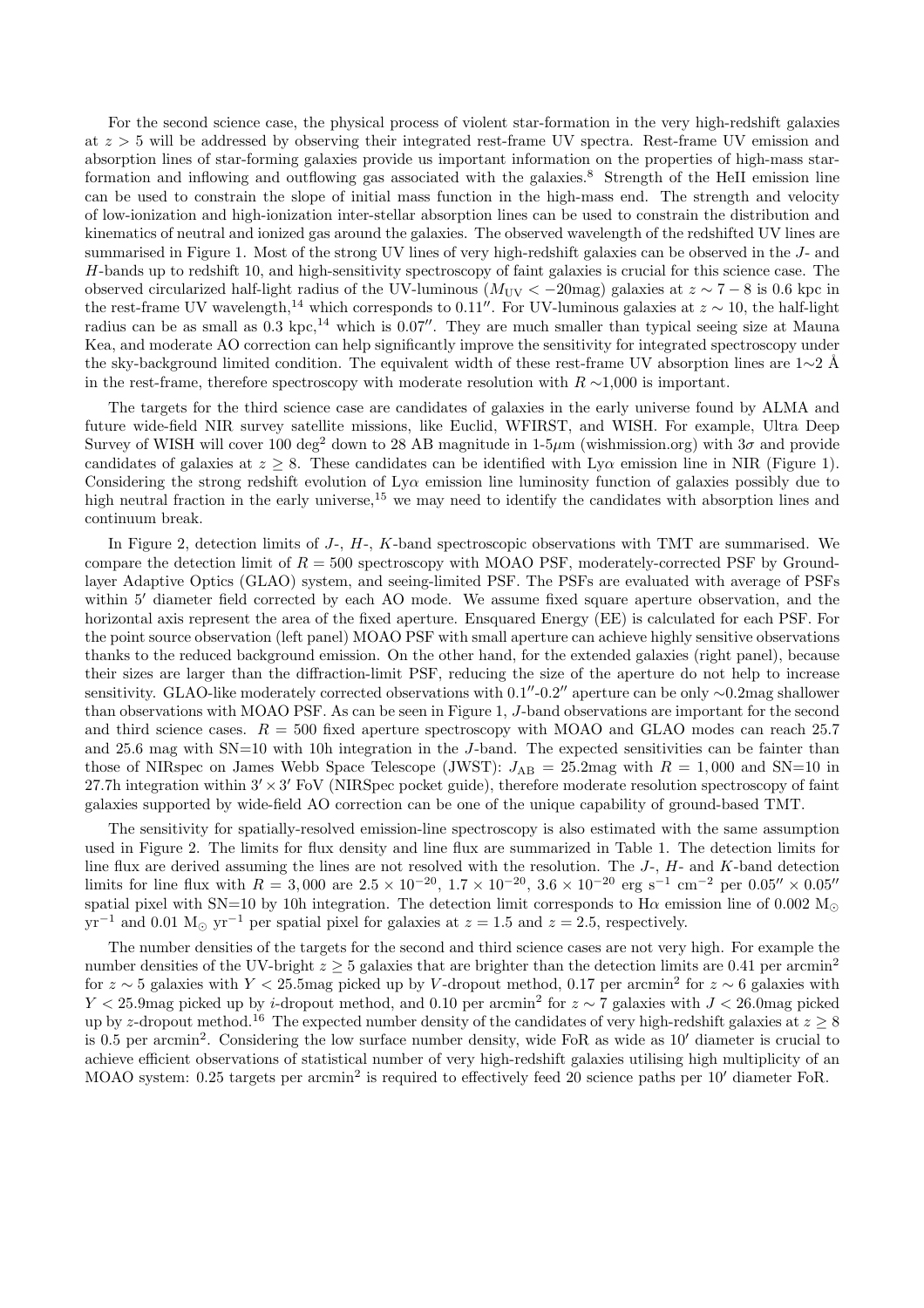

Figure 2. *J*-, *H*-, *K*-bands magnitude limits of spectroscopic observations with TMT MOAO, GLAO, and seeing-limited observations. The horizontal axis represents area of square aperture on the sky, i.e.  $0.04 \text{ arcsec}^2$  corresponds to  $0.2'' \times 0.2''$ aperture. We assume fixed aperture spectroscopy to obtain an integrated spectrum. Spatial sampling on the detector is fixed with 0.025*′′* per pixel. EE in the aperture for each AO mode is calculated with average PSF shape within 5*′* diameter field. In the calculation, the continuum sky-background emission is considered, we assume observation between strong OH-airglow lines with moderate spectroscopic resolution with  $R \sim 3,000$ , and binnig down to  $R \sim 500$  after the removal of the effect of the OH-airglow. Total throughput, including telescope, AO-system, IFU, spectrograph and detector quantum efficiency, of 0.22 is assumed. Left) For point sources, Right) extended galaxy with effective radius of 0*.*1 *′′* exponential-law, i.e. disk-like, galaxies.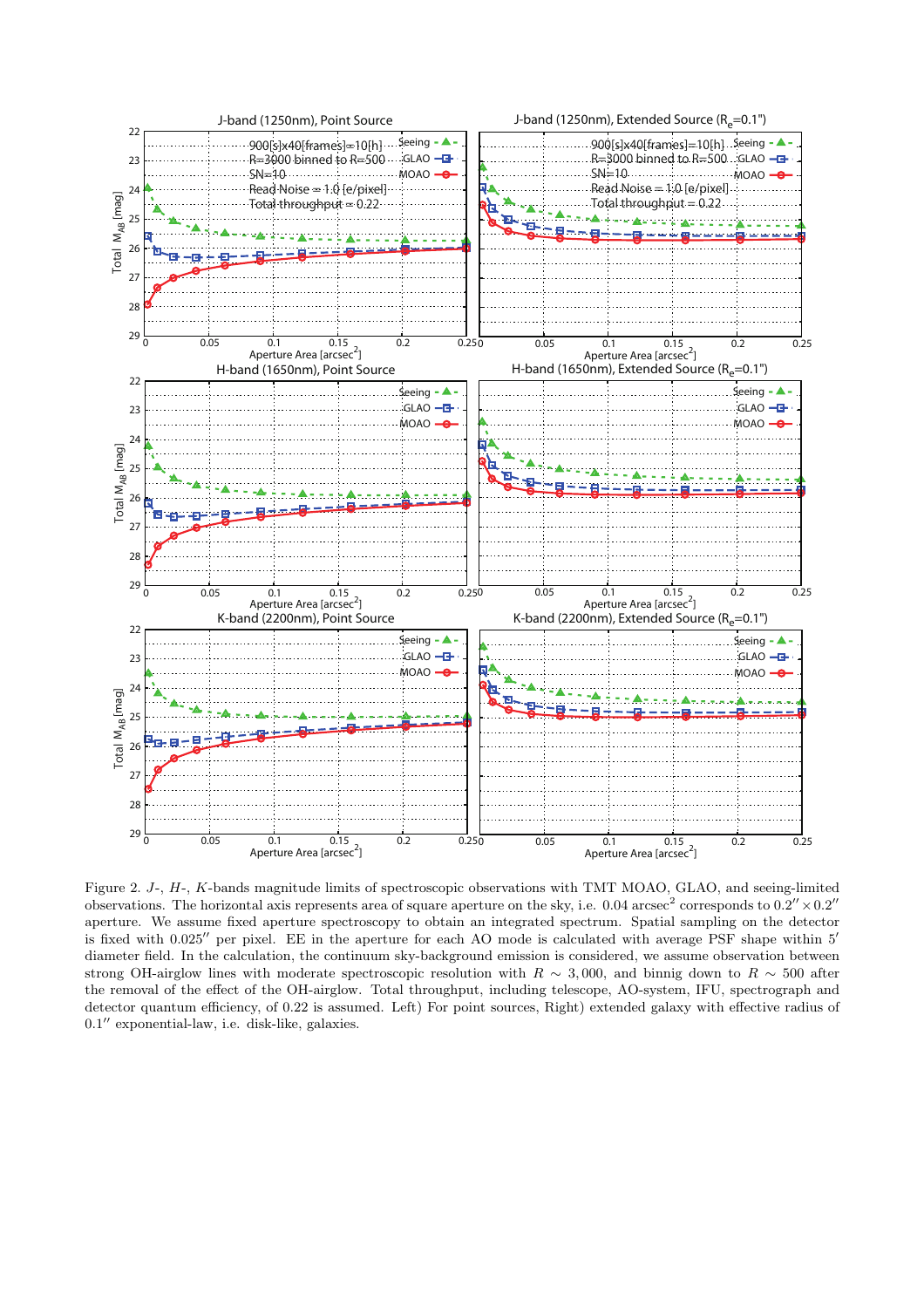Table 1. Detection limits for spatially-resolved spectroscopy with 0*.*05*′′ ×* 0*.*05*′′* aperture. We assume extended source that have constant surface brightness and limits are for flux density and line flux within the aperture with SN=10 and 10h integration. Other assumptions are same as in Figure 2

|                                                                                   |                       | $J(1250nm)$   $H(1650nm)$   $K(2200nm)$                               |  |
|-----------------------------------------------------------------------------------|-----------------------|-----------------------------------------------------------------------|--|
| $R = 3,000$ flux density (erg s <sup>-1</sup> cm <sup>-2</sup> Hz <sup>-1</sup> ) | $3.2 \times 10^{-31}$ | $2.9 \times 10^{-31}$   $7.7 \times 10^{-31}$                         |  |
| $R = 3,000$ line flux (erg s <sup>-1</sup> cm <sup>-2</sup> )                     |                       | $2.5 \times 10^{-20}$   $1.7 \times 10^{-20}$   $3.6 \times 10^{-20}$ |  |
| $R = 500$ flux density (erg s <sup>-1</sup> cm <sup>-2</sup> Hz <sup>-1</sup> )   |                       | $1.2 \times 10^{-31}$   $1.1 \times 10^{-31}$   $2.7 \times 10^{-31}$ |  |
| $R = 500$ line flux (erg s <sup>-1</sup> cm <sup>-2</sup> )                       |                       | $5.8 \times 10^{-20}$ $4.0 \times 10^{-20}$ 7.0 $\times 10^{-20}$     |  |



Figure 3. Tip-Tilt anisoplanatism as a function of distance from a guide star. The vertical axis is the 3 *σ* scatter of differences of TT component from the center in each simulation run. Different points at the same distance represent results from different simulation runs.

## **2.2 AO performance simulation within a wide FoR**

The performance of an MOAO system in wide FoR is evaluated through AO simulation. The critical parameter of an MOAO system is the configuration of LGSs and NGSs. Laser Guide Star Facility (LGSF) for TMT is designed to support the early-light AO system, NFIRAOS (Narrow Field InfraRed Adaptive Optics System<sup>17</sup>), with 6 LGSs with 1 at the center and 5 equally spaced on a circle with radius of 35<sup>*′′*</sup>. The LGSF is designed to accept future upgrades with 9 LGSs radii up to 510*′′* . <sup>18</sup> Nominal asterism considered for the TMT-IRMOS system is 3 equally spaced on a circle with radius of 70*′′* and 5 equally spaced on a circle with radius of 150*′′* (Subsystem Requirements Document for the Laser Guide Star Facility as of 2010 Apr.). In the current study, we simulate two patterns, 1) 5 LGSs on a circle and one LGS at its center, and 3 NGSs on a triangle, and 2) 3 LGSs on a inner circle and 5 LGSs on a outer circle, and 3 NGSs on a triangle, as shown in Figure 4. We change the radius of the LGS asterisms from 140*′′* to 280*′′*. The smallest asterism with 8 LGSs corresponds to that of the nominal TMT-IRMOS case.

In both patterns, we use NGSs for measuring TT and focus components only. We locate three NGSs in a triangle with  $r = 120''$  in the simulations. Figure 3 shows amount of TT anisoplanatism as a function of distance determined with the simulations described below. In order to keep the TT error as small as 0.025*′′*, we need a TT guide star within 120''. The number density of 3 NGSs within the  $d = 5'$  FoR corresponds to 550 per deg<sup>2</sup>. We estimate number density of stars based on the Galaxy star count model TRILEGAL.<sup>19</sup> In the high-galactic latitude regions, stars as faint as  $R_{AB} = 17.5$ mag,  $J_{AB} = 15.5$ mag, and  $K_{AB} = 15.0$ mag have the required surface number density.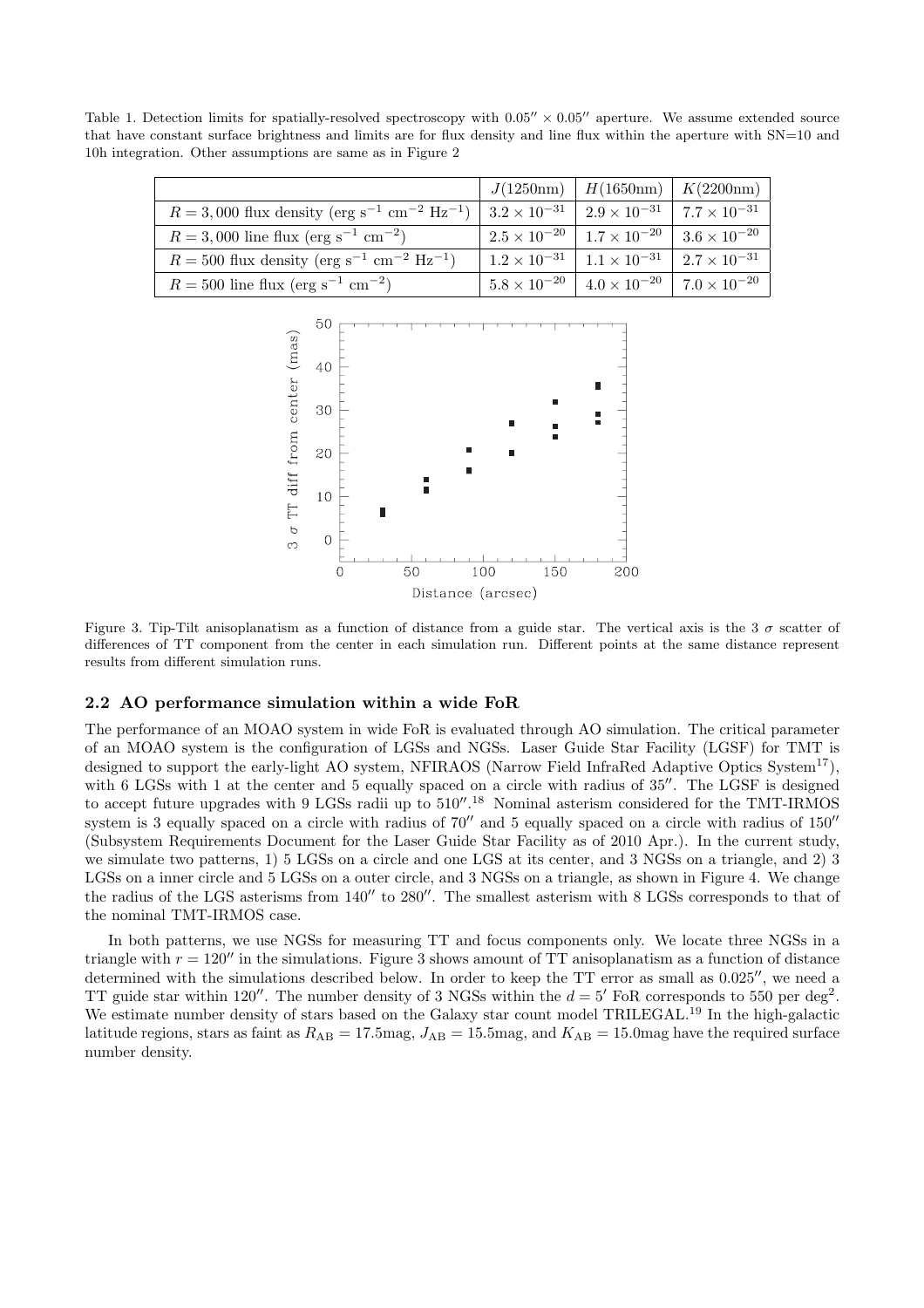

Figure 4. The configuration of the LGSs and NGSs in the performance simulations. We assume 6 LGSs at the center and pentagon, and 3 NGSs at the triangle, the radius of the configuration is changed. The PSFs are evaluated along the evaluation direction.



Figure 5. RMS wavefront error (WFE) as a function of distance from the FoR center. Filled squares, crosses, and open squares represent total WFE, TT WFE, and WFE without TT component, respectively. The horizontal solid line indicate WFE of which corresponds to Strehl ratio of 0.5 in the *H*-band. The vertical dashed and dotted lines represent radius of LGSs and NGSs asterism. For the top row, one LGS at the center and 5 LGSs on a circle with radius of 140*′′*, 175*′′* , and 280*′′* from left to right. For the bottom row, 3 LGSs and 5 LGSs on circles with radii of (70*′′* and 150*′′*), (100*′′* and 210*′′*), and (140*′′* and 280*′′*). In all cases, 3 NGSs are located at 120*′′* from the center. The lower left panel corresponds to the nominal TMT-IRMOS LGS configuration.

The simulations are conducted with Multi-threaded Adaptive Optics Simulator (MAOS) AO simulation code.<sup>20</sup> We assume moderate seeing condition with  $r_0 = 0.186$ m at 500nm and 7 layer turbulence for 13N TMT site on Mauna Kea. Turbulence outer scale  $L_0$  of 30m is assumed in all of the simulations. The 7 layer model has layers at 0m and 500m to represent ground layer turbulence component. Further consideration of the effect of the detailed modelling of the ground layer profile<sup>21</sup> to the wide FoR performance will be made in future. The performance evaluation is done along the direction shown with an arrow in the figure.

The wavefront error (WFE) as a function of distance from the FoR center is shown in Figure 5. We show the total WFE (filled squares) as well as TT WFE (crosses) and WFE after removal of TT WFE (open square). In the TMT-IRMOS study,  $0.05'' \times 0.05''$  EE larger than 50% in the *H*-band is considered as scientific requirement.<sup>5</sup>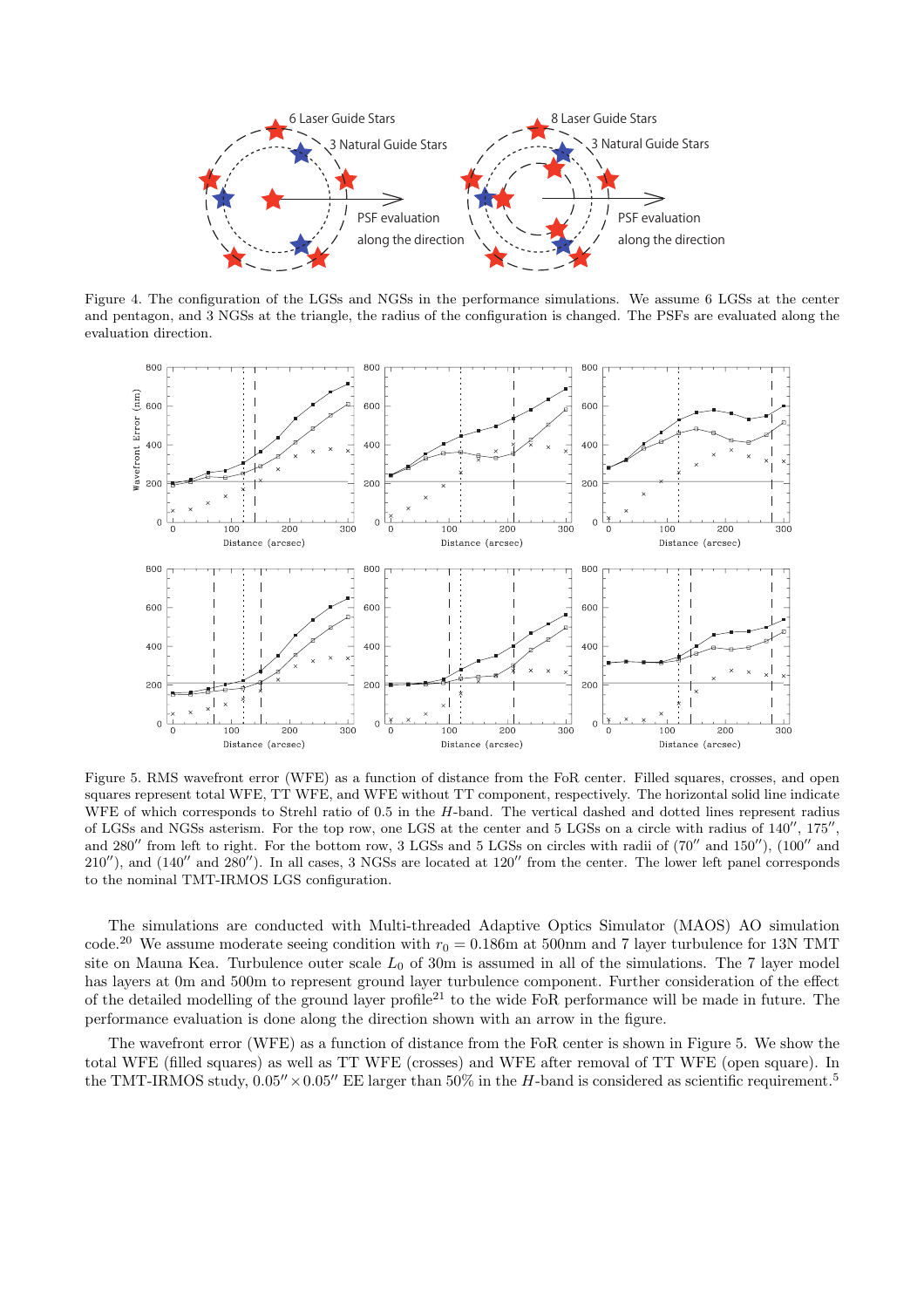$50\%$  EE within  $0.05'' \times 0.05''$  aperture typically corresponds to Strehl Ratio (SR) of  $0.5^{22}$  SR of  $0.5$  in the *J*-, *H*and *K*-bands corresponds to rms WFE of 159nm, 211nm, and 291nm, respectively. The criteria in the *H*-band is shown with horizontal solid lines in the panels. The criteria can be met with the TMT-IRMOS LGS asterism within 120<sup>*′′*</sup> from the center. If a wider configuration of LGSs is assumed, the TT-removed WFE in the outer region become smaller, but TT-removed WFE in the central region become larger.

EE within  $0.05'' \times 0.05''$  aperture is shown in Figure 6 as a function of distance from the center.  $0.9 \mu m$ , *J*-, *H*-, and *K*-band EE are shown with crosses, open squares, filled squares, and open circles, respectively. Diffraction-limited PSF have 0.92, 0.90, 0.89, 0.85 EE in 0.9*µ*m, *J*-, *H*-, and *K*-bands, respectively. More than 50% EE in the aperture in the *H*-band within 5*′* diameter FoR can be achieved only with the nominal TMT-IRMOS configuration as expected from the WFE plot. This is consistent with previous studies.<sup>6</sup> In the *K*-band, more than 50% EE within  $0.05'' \times 0.05''$  EE can be achieved within 6.5' diameter FoR if we use wider asterism with 8 LGSs.

EE in wider aperture with  $0.2'' \times 0.2''$  is shown in Figure 7. More than 50% EE can be achieved almost all regions within 10*′* diameter FoR in the wavelength range longer than *J*-band with 8 LGSs. The nominal TMT-IRMOS configuration on the lower left panel shows the best results in the almost entire FoR. The EE is 2.5 times larger than the seeing-limited case (0.14, 0.21, 0.21, 0.27 for 0.9*µ*m, J, H, K-bands) even at the edge of the FoR.

These AO simulation results show, we can achieve good AO correction within 5*′* diameter FoV and moderate AO correction within 10*′* diameter FoV with standard tomographic reconstruction method with 8 LGSs configured within 150*′′* radius.

We are also considering the atmospheric tomography algorithm that utilise WFS measurement at previous time steps with the wind profile as a function of altitude.<sup>23</sup> The current simulation results of the algorithm are promising: better AO correction than standard tomography can be achieved within 8*′* diameter FoR with equally spacing 5 LGSs on the 270*′′* circle and 3 LGSs on the 120*′′* circle. The assumed condition is rather ideal in the current simulations; turbulence layer heights are known and perfectly frozen flow holds within 0.1s. Although further realistic simulations with information on the accuracy of estimation of the heights of the turbulence layers and the frozen flow time-scale, the results show there is a possibility that better AO correction can be made in the wide 10*′* diameter FoR. Details of the algorithm and the simulation results, see Ono et al. (2014) in this volume.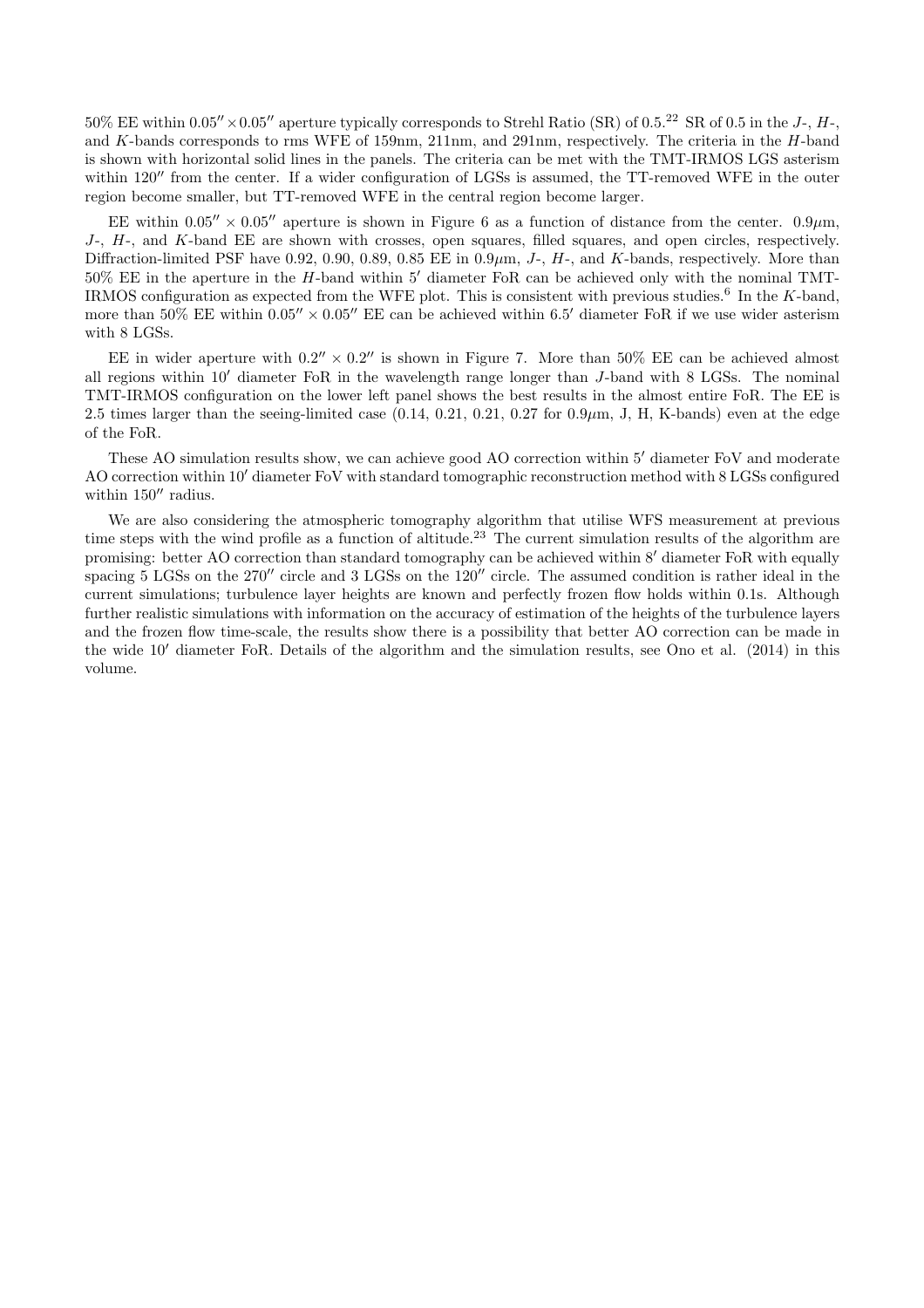

Figure 6. EE within  $0.05'' \times 0.05''$  aperture as a function of distance from the FoR center. Crosses, open-squares, filled-squares, and open circles represent EE in the 0*.*9*µ*m, *J*-, *H*-, and *K*-bands, respectively. The vertical dashed and dotted lines represent radius of LGSs and NGSs asterism. The lower left panel corresponds to the nominal TMT-IRMOS configuration.



Figure 7. Same as Figure 6 for  $0.20'' \times 0.20''$  aperture.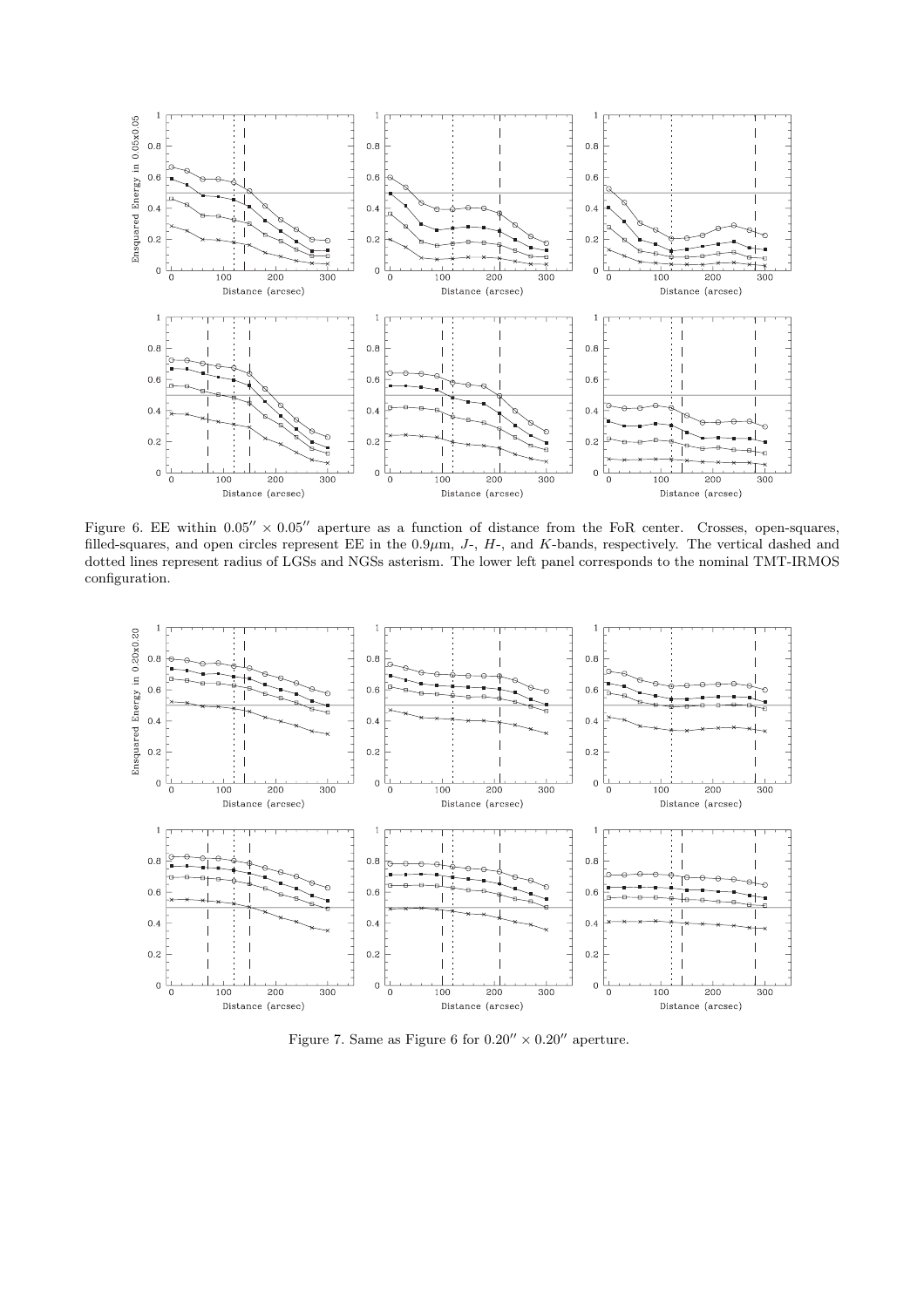## **3. OVERALL SYSTEM CONSIDERATION**

## **3.1 MOAO system design and requirements for DM**

Large optical path difference within 30m aperture due to the atmospheric turbulence demands large stroke for DMs in TMT AO system. Requirements for the DM stroke are critical system constraints on an MOAO system design for ELTs. In order to achieve the close to diffraction limited PSF, at least 60 *×* 60 DM covering the 30m aperture is necessary for each science path, but the mechanical stroke for such large element number DM is still limited.

We evaluate requirements for the mechanical stroke of the DM in an MOAO system through numerical simulations with AO simulation code developed by one of the authors (Y.O.). In the results below, we assume moderate condition with seeing of  $r_0 = 0.156$ m and zenith angle of 0 deg, and bad condition with seeing of  $r_0 = 0.121$ m and zenith angle of 60 deg (equivalent to  $r_0 = 0.08$ m at zenith) with 7 layer atmosphere models of Mauna Kea.<sup>23</sup> We derive two values for each condition and setup, one is the Peak-to-Valley (PV) stroke value of low spatial frequency mode for each DM sampling after removal of the TT component, and the other is the maximum inter-actuator (IA) stroke which is the difference between neighbouring actuators. Resulting values below represent mechanical stroke and are half of the corresponding values of the wavefront optical path difference. These values are derived as an upper 2*σ* envelope of 100 simulations for each condition and setup. If all of the wavefront distortion component is corrected by one  $60\times60$  DM, we require  $5.5\mu$ m PV stroke and 2.5 $\mu$ m IA stroke for the moderate condition and 10.0 $\mu$ m PV stroke and 4.0 $\mu$ m IA stroke for the bad condition, they are consistent with previous estimates.<sup>22</sup> These values are significantly larger than the currently available 30mm-size *>*3000-elements MEMS DM. For example, 4092-elements MEMS DM from Boston Micromachines have  $3.5\mu$ m PV stroke and  $1.5\mu$ m IA stroke.<sup>24</sup>

One way to fulfill the stroke requirements is using the Woofer-Tweeter DMs in each science path. Woofer-DM corrects for low-spatial frequency modes with large amplitudes and following Tweeter-DM corrects for high-spatial frequency modes with small amplitude. If we assume 30*×*30 DM as a Woofer-DM, the required strokes for the Woofer-DM are 5.5*µ*m PV and 2.5*µ*m IA strokes for the moderate condition and 10.0*µ*m PV and  $4.5\mu$ m IA strokes for the bad condition. Most of the required strokes for the Woofer-DM, except for the IA stroke under bad condition, can be fulfilled by the currently available small-size DMs, for example, 277-element electromagnetic DM from ALPAO (www.alpao.fr) have 25*µ*m Tip-Tilt and 3.0*µ*m inter-actuator strokes. The number of elements needs to be increased to meet the 30*×*30 requirement. In this case, the strokes of the Tweeter DM for correcting the remaining high spatial frequency modes are  $1.0 \mu m$  ( $2.0 \mu m$ ) PV and  $1.0 \mu m$  ( $1.5 \mu m$ ) IA for the moderate (bad) condition. Currently available MEMS DM realize all of the stroke requirements.

Another solution for the stroke requirements is proposed in IRMOS-Tipi feasibility study. In the design, modified Offner relay is inserted before the pick-off optics for each science path. The secondary mirror of the modified Offner relay is a DM that corrects the common wavefront distortion in all of the science path. The residual wavefront distortion for each science path is corrected by an individual DM in each science path. We calculate the stroke requirements for the common DM and DM in each science path. We assume the common DM corrects average wavefront distortion measured by the multiple LGSs and works like a GLAO system. In this calculation the strokes 5*′* away from the center is considered, but the difference in the stroke requirements in small FoR is small, less than  $1\mu$ m. The number of elements in the common DM affects the stroke requirements of the individual DM. If the number of elements in the common DM becomes larger up to  $30 \times 30$ , the required stroke for the individual DM gets smaller. The trend saturate at 30*×*30 and increasing the number of elements above 30*×*30 do not reduce the required stroke for the individual DM. Therefore, we choose 30*×*30 elements for the common DM. In this case, the requirements for the common DM is  $5.0 \mu m$  (8.0 $\mu$ m) PV and  $2.5 \mu m$  (3.5 $\mu$ m) IA strokes for moderate (bad) condition. For the individual DM, the requirements are  $3.0 \mu m$  ( $5.5 \mu m$ ) PV and 1.0  $(2.0\,\mu\text{m})$  IA strokes for moderate (bad) condition. Because the common DM can be as large as 300-400mm diameter depending on the optical design, the required large stroke can be fulfilled with the piezo-stack DM. The requirements for the PV stroke of the individual DM is larger than the Woofer-Tweeter case, because low-order distortion modes of high altitude atmospheric layers are not corrected by the common DM. The required PV stroke is larger than the stroke of the currently available MEMS DM.

The above stroke requirements for the DMs are summarised in Table 2.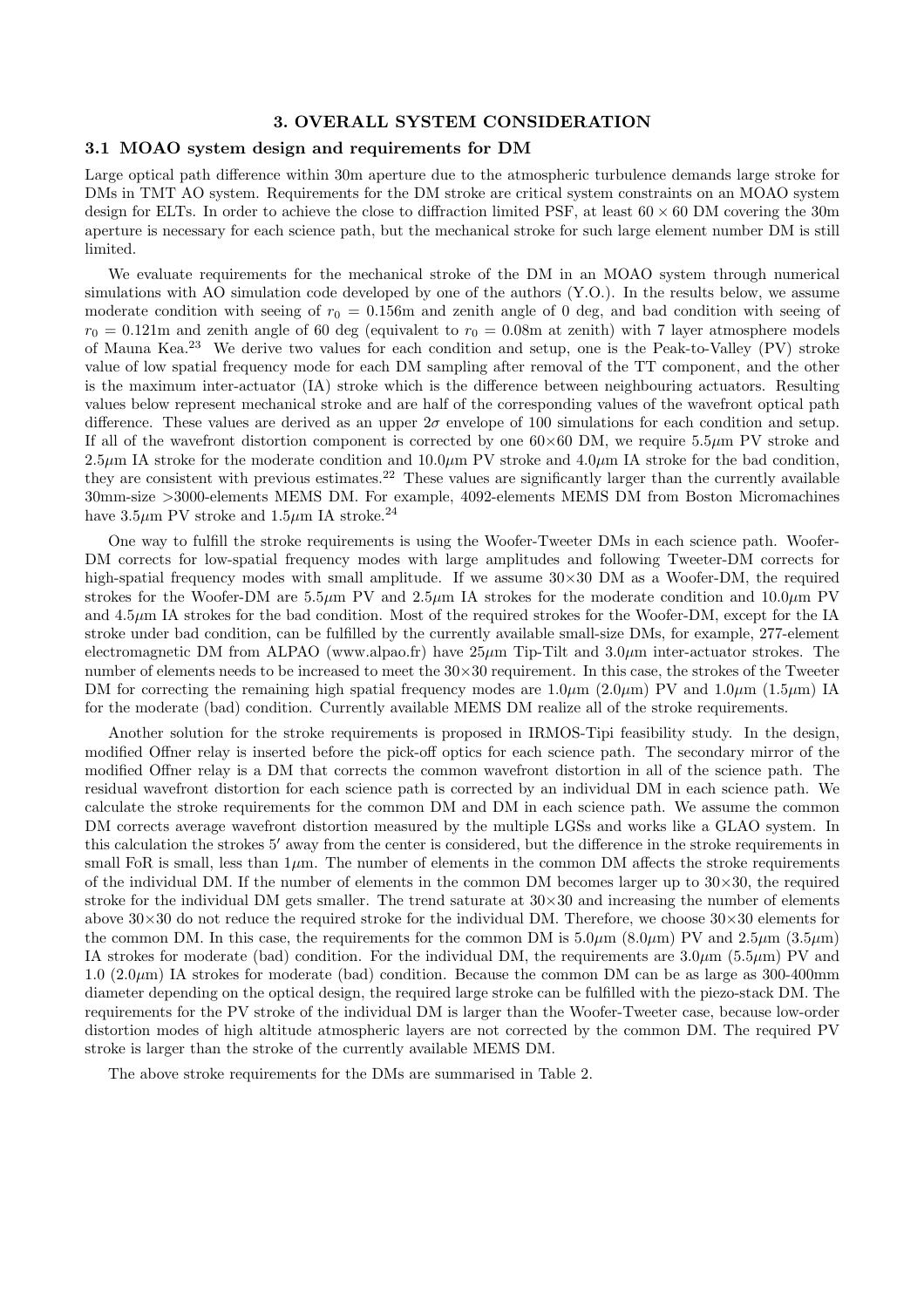Table 2. Requirements for DM PV and inter-actuator strokes in three different systems in *µ*m. Values are upper 2*σ* values of 100 simulations with the moderate condition. Values in parenthesis are for the bad conditions. Tip-tilt component is not included.

| System                                                           | $30\times30$ DM          |                          | $60\times60$ DM |          |
|------------------------------------------------------------------|--------------------------|--------------------------|-----------------|----------|
|                                                                  | PV                       | ĪΑ                       | PV              |          |
| One $60 \times 60$ DM for each path                              | $\overline{\phantom{a}}$ | $\overline{\phantom{a}}$ | 5.5(10.0)       | 2.5(4.0) |
| $30 \times 30$ Woofer- $60 \times 60$ Tweeter DMs for each path  | 5.5(10.0)                | 2.5(4.5)                 | 1.0(2.0)        | 1.0(1.5) |
| Common $30 \times 30$ DM and one $60 \times 60$ DM for each path | 5.0(8.0)                 | 2.5(3.5)                 | 3.0(5.5)        | 1.0(2.0) |

#### **3.2 Optical design for a common DM system**

The common DM design can have a few advantages over the Woofer-Tweeter system in each science path,<sup>3</sup> especially, part of the AO correction can be applied in closed-loop and images of the TT-guide stars can be partly corrected. Such correction for TT-guide star can improve the limiting magnitude of TT WFS and increase the sky coverage of the system. Considering the advantages, though the required PV strokes for the  $60 \times 60$ DMs are larger than that of Woofer-Tweeter system and that of the currently available MEMS DMs, we further investigate the feasibility of the common DM system of 10*′* diameter FoR in the optical design point of view.

One extreme case of the common DM system is using the adaptive secondary mirror as the common DM. Adaptive secondary mirror is considered as a possible future upgrade in the TMT project.<sup>3</sup> Considering the difficulty associated with fabricating the adaptive secondary mirror with 3.0m diameter, we do not further evaluate the possibility in this study.

At first, we consider modified Offner system following the IRMOS-Tipi feasibility study. In the optical design, the common DM is conjugated to the primary mirror. We put emphasis on the size of the blur of the pupil image on the common DM; it should be as small as half of the subaperture of 30*×*30 common DM, i.e. 1.7%, within 5<sup>*′*</sup> diameter FoR, and as small as the subaperture, i.e. 3.3%, within 10<sup>*′*</sup> diameter FoR. Strictly speaking, pupil shift with 17% of subaperture size can introduce wavefront residual as large as fitting error of 30*×*30 DM, that means, the blur of the pupil image is better to be as small as 0.6%. The effect of the blur of the pupil to the performance inside wide FoR should be examined following the optical designs in the future. One optical design by Optcraft (T.Y.) is shown in the left panel of Figure 8. In the optical design, the primary mirror of the modified Offner relay is spherical and has diameter of 4720mm. The secondary mirror corresponds to the common DM and has diameter of 400mm. The secondary mirror is also spherical and has curvature. In this design, small glass plates in front of the focal plane are inserted to correct astigmatism for each science direction individually. Such correction can be made by the individual DM in each science path, but the PV value of the wavefront distortion is 5.8*µ*m at the edge of the FoR and consume the stroke of the individual DM. The blur of the pupil on the common DM meet the specification, less than 1.7% in most of the FoR except for the upper edge of 10*′* FoR. The overall size of the design is 8436mm and close to the limit of the TMT Nasmyth platform accepting 10m length system.

In order to reduce the size of the entire system, as well as the size of the largest optical component, we also consider an optical design with free curve mirrors. The optical design by Photocoding (Y.I.) is shown in the right panel of Figure 8. In this design, all of the mirrors are free form curve except for the flat DM. The resulting size of the envelope is about half of that of the modified Offner design. The largest mirror has 1.7m diameter and the DM has 280mm diameter. The distortion at the focal plane is within  $\pm 1.5 \mu$ m. The blur of the pupil on the common DM is 11% at most for the edge of the FoR. The blur is larger than the specification at the edge.

In summary, there is an optical design for the common DM AO foreoptics that meets the requirements in the 10*′* FoR. Further opt-mechanical consideration of the system will be made as a next step.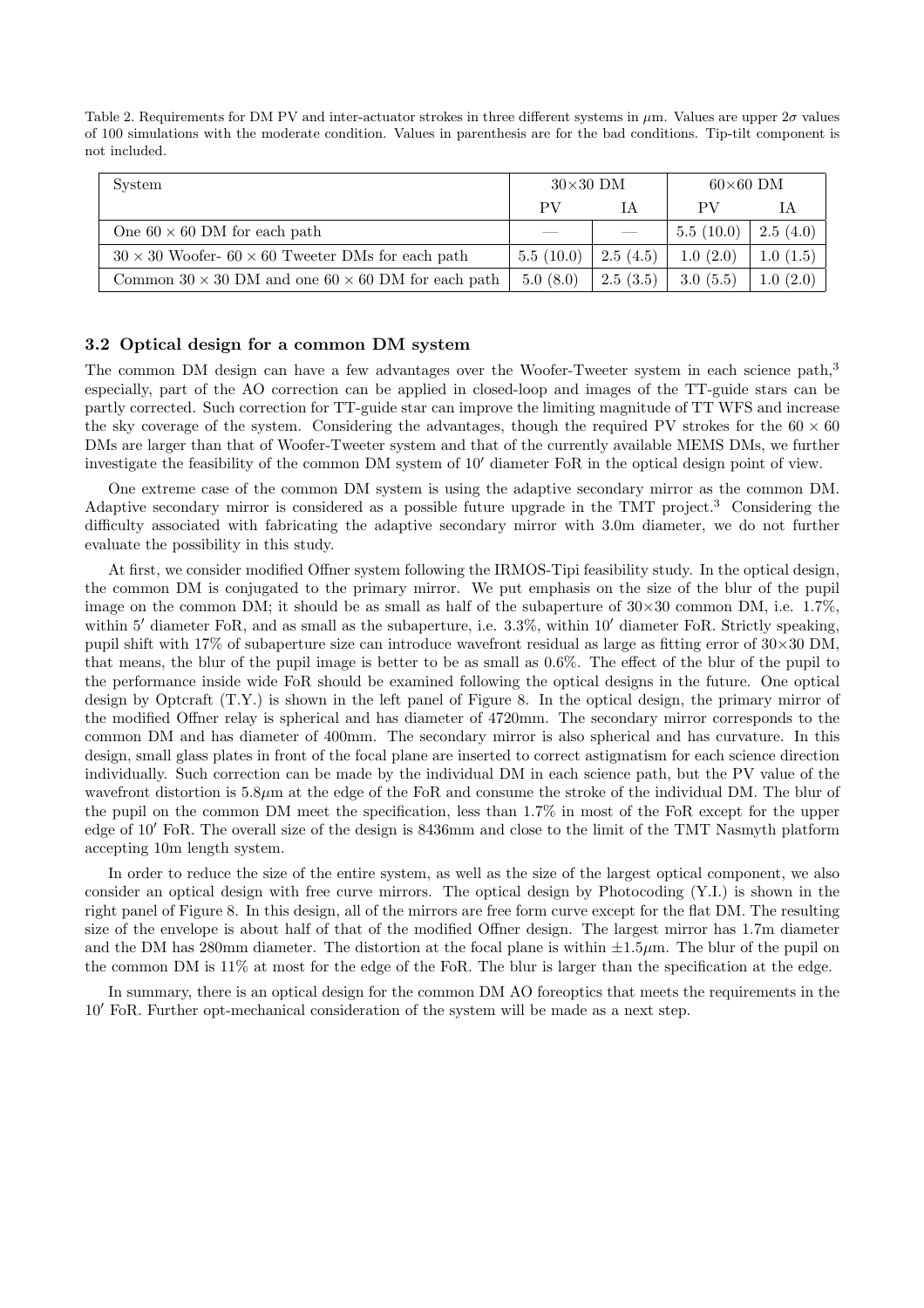

Figure 8. The optical design for the common DM AO optics. Left) modified Offner design by Optcraft. Right) Free curve mirror array design by Photocoding.

# **4. DEVELOPMENTS FOR INDIVIDUAL COMPONENT**

## **4.1 Requirements for high-dynamic range wavefront sensor**

Because wavefront measurements in an MOAO system are done in open-loop manner, required dynamic range for LGS WFS in the MOAO system is larger than a WFS in a closed-loop system. Assuming Shack-Hartmann (SH) WFS, 5<sup>*′′*</sup> FoV per subaperture is necessary to cover 5-sigma scatter of the wondering of spots under bad seeing condition with  $r_0 = 0.08$ m and measurement wavelength of 589nm. If we assume each spot of  $60 \times 60$  SH WFS has 900 e<sup>−</sup>, which is the specified brightness of LGS for NFIRAOS,<sup>18</sup> simple simulation with threshold-centroiding suggests that pixel sampling of 0.25*′′* is necessary to determine the position of each spot with 1*σ* accuracy of 0.01*′′*. If we simulate the wavefront reconstruction through SH LGS WFS with 30m aperture considering the spot elongation due to the Na-layer height profile, 0.4*′′* - 0.5*′′* sampling is the optimised sampling for 60*×*60 LGS WFS. With the setup, wavefront reconstruction accuracy is 150pm rms WFE including fitting error. Therefore, we require at least 10*×*10 pixels for each subaperture and 600*×*600 pixels in total.

## **4.2 Large stroke MEMS deformable mirror**

As summarised in Section 3.1, the strokes of the currently available MEMS DMs cannot meet the required specification for 60*×*60 DM inside the common DM system design. In order to realize the large stroke MEMS DM, we are conducting a development of a large stroke  $(20\mu m)$  MEMS deformable mirror.<sup>22, 25–27</sup> We propose a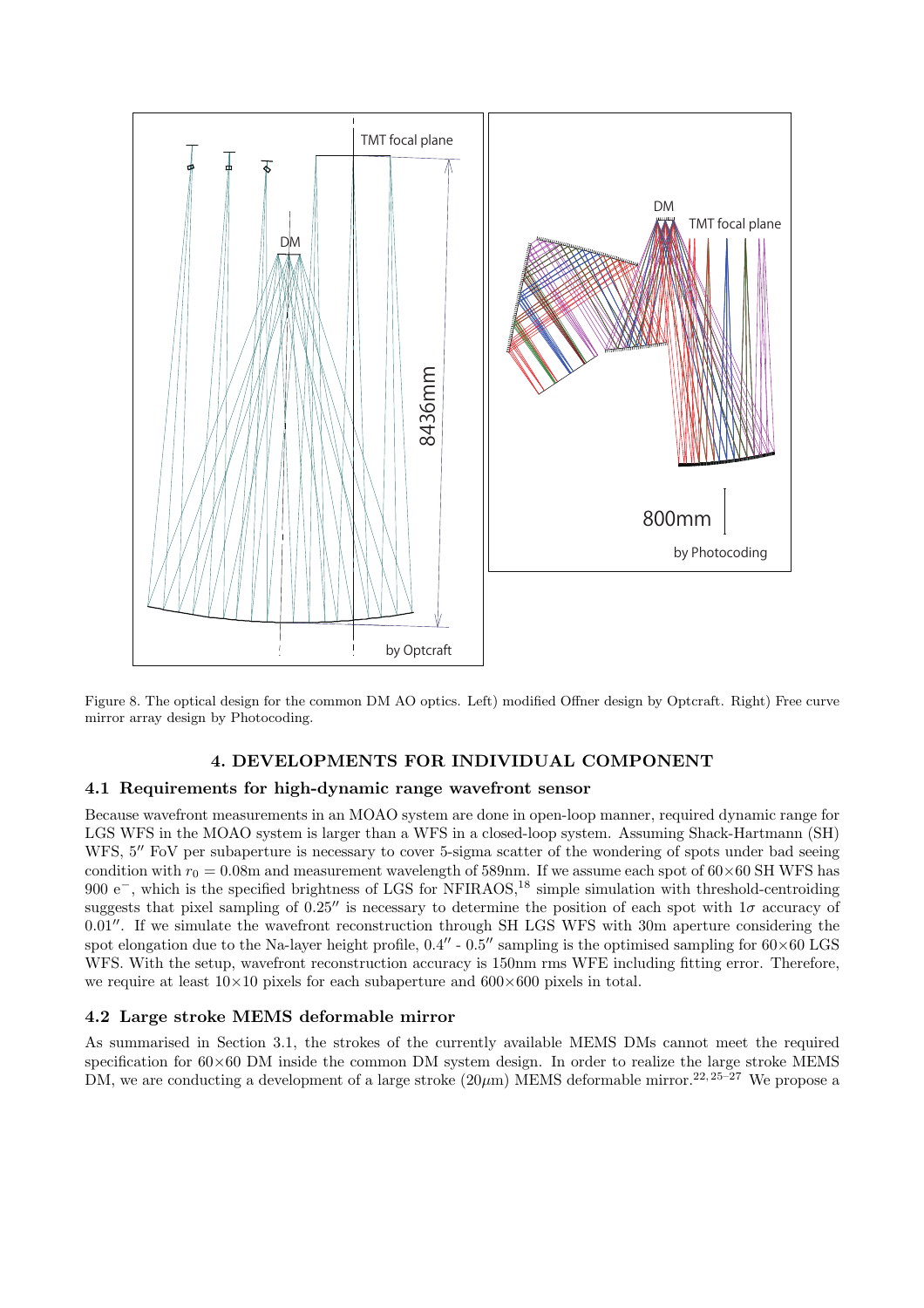new MEMS structure design with a bimorph-spring structure made by a  $HfO<sub>2</sub>$  crystallisation process and Au-Si eutectic bonding process. We fabricated  $2\times2$  and  $4\times4$  elements prototypes with  $200\mu$ m length bimorph springs and  $500\mu$ m spacing. By the bimorph-spring structure, the gap between the facesheet and the electrode as wide as 20*µ*m can be realized. The 2*×*2 prototype shows 7.6*µ*m PV stroke with 110V and 4*×*4 prototype shows 3.5*µ*m PV stroke with 115V voltage. The response time of the DM is less than 0.5ms. The details of the structure and results are shown in Wu et al.  $(2013).^{27}$ 

## **4.3 Tomography calculation with GPGPU**

Fast tomographic reconstruction within 1ms is another key component of an MOAO system. In order to realize the fast tomographic reconstruction, we apply parallel calculation with General Purpose Graphic Processor Unit (GPGPU). The required time for the tomographic reconstruction with GPGPU through AO simulation is evaluated. In the simulation, atmospheric turbulence structure in 7 layers is estimated by 8 60*×*60 LGS WFSs measurements. The estimation is derived based on the minimum variance solution of the tomographic reconstruction solved by conjugate gradient method (CG method).<sup>23</sup>

We use NVIDIA GTX Titan to solve the tomographic reconstruction in the simulation. One iteration of the CG method takes 0.7ms with the current setup. The solution converges with 300 iterations with the CG method, and it takes about 200ms in total to determine the solution. The required time is much longer than the specification currently. However the required number of iterations can be reduced to several times by using the solution from the previous time step as the initial guess. Therefore improvement with the initial guess and further speed up of the GPGPU processing may meet the specification.

The required time for data transfer from and to GPGPU can be another bottleneck for the fast tomography reconstruction. Through the current setup with PCIe2.0 bus, transferring slope data to GPGPU and transferring reconstructed solution from GPGPU take 0.2ms and 0.4ms, respectively. We confirmed that the required time for data transfer can be reduced with using PCIe3.0 bus by factor of 1.5.

## **5. SUMMARY**

We introduce current status of the feasibility study on a wide FoR MOAO system for TMT (TMT-AGE). In this study, we put emphasise on the FoR as wide as 10*′* diameter. The wide FoR is crucial to effectively observe very high-redshift galaxies at *z >* 5, which have low surface number density.

Simulations of an MOAO system show close-to-diffraction-limited correction can be achieved within 5*′* diameter FoR with 8 LGSs located within 140*′′*. Furthermore, moderate AO correction can be achieved within 10' diameter FoR with the same LGS asterism. The EE within  $0.2'' \times 0.2''$  can be 2.5 times larger than the seeing-limited case within the FoR.

We discuss overall system design of the wide FoR MOAO system considering the constraint of the stroke of small-size deformable mirror DM. We compare the stroke requirements for DM in the Woofer-Tweeter system and in the common DM system. In the common DM system, required PV stroke is larger than Woofer-Tweeter system. We show two optical designs for the common DM system, one based on modified Offner relay and the other one based on three mirror array of free curve surfaces.

We also introduce current status of developments of key components of an MOAO system; high-dynamic range WFS, large-stroke small-size MEMS DM, and fast tomographic reconstruction RTC with GPGPU.

#### **ACKNOWLEDGMENTS**

This work is supported by Japanese TMT office strategic research and development funding of FY2012, FY2013, and FY2014. M.A. is supported by JSPS KAKENHI Grant-in-Aid for Young Scientists (B) 23740140 and Grant-in-Aid for Scientific Research (B) 26287027.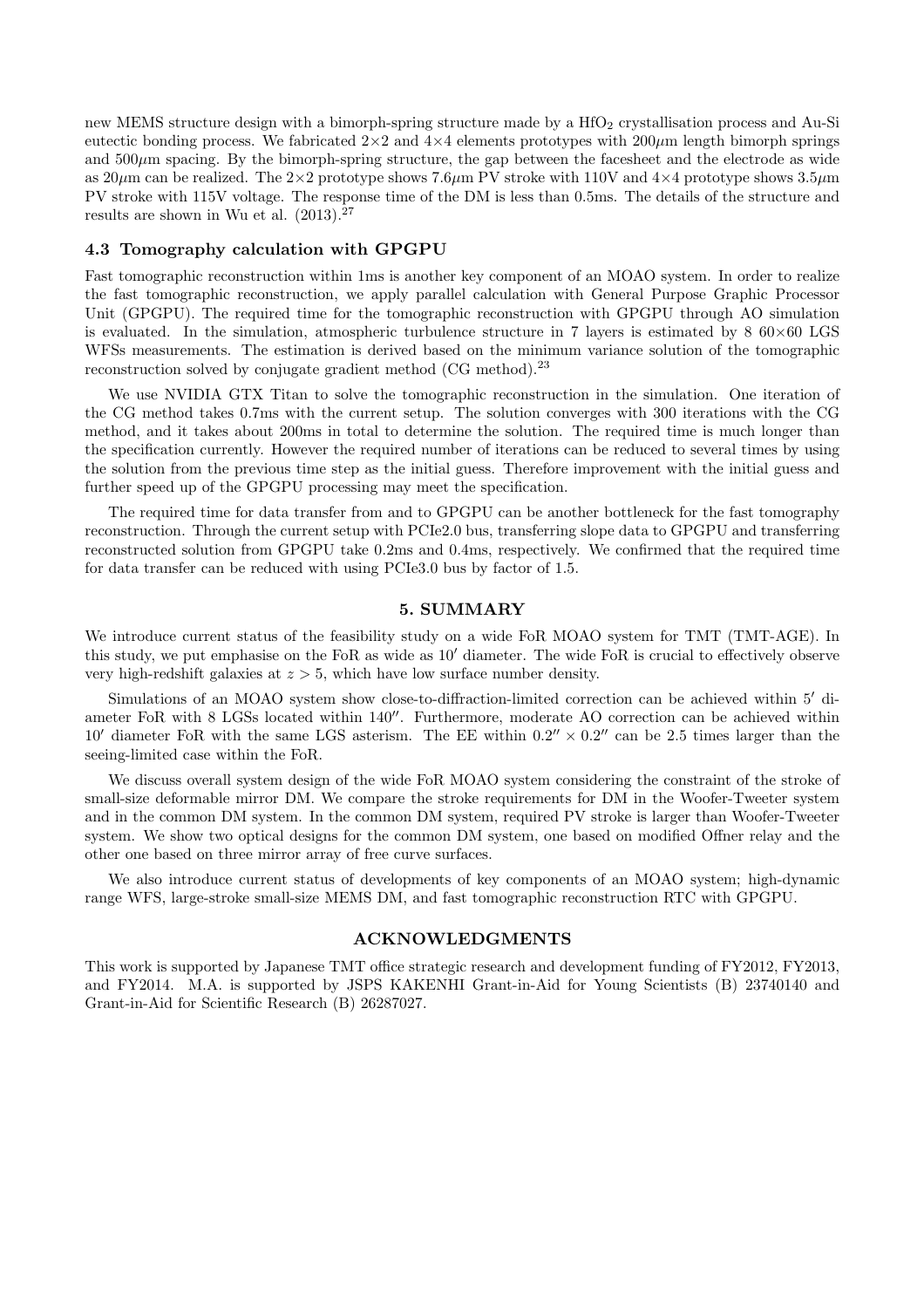#### **REFERENCES**

- [1] Hammer, F., Puech, M., Assemat, F., and et al, "FALCON:a concept to extend adaptive optics corrections to cosmological fields," in [*Second Backaskog Workshop on Extremely Large Telescopes* ], *Proc. SPIE* **5382** (2004).
- [2] Rousset, G., Fusco, T., Assemat, F., Gendron, E., Morris, T., Robert, C., Myers, R., Cohen, M., Dipper, N., Evans, C., Gratadour, D., Jagourel, P., Laporte, P., Le Mignant, D., Puech, M., Schnetler, H., Taylor, W., Vidal, F., Cuby, J.-G., Lehnert, M., Morris, S., and Parr-Burman, P., "EAGLE MOAO system conceptual design and related technologies," in [*Adaptive Optics Systems II*], *Proc. SPIE* **7736** (2010).
- [3] Crampton, D. and Simard, L., "Instrument concepts and scientific opportunities for TMT," in [*Ground-based and Airborne Instrumentation for Astronomy*], *Proc. SPIE* **6269** (2006).
- [4] Eikenberry, S., Andersen, D., Guzman, R., Bally, J., Cuevas, S., Fletcher, M., Gardhouse, R., Gavel, D., Gonzalez, A., Gruel, N., Hamann, F., Hamner, S., Julian, R., Julian, J., Koo, D., Lada, E., Leckie, B., Lopez, J. A., Pello, R., Perez, J., Rambold, W., Roman, C., Sarajedini, A., Tan, J., Venn, K., Veran, J.-P., and Ziegert, J., "IRMOS: The near-infrared multi-object spectrograph for the TMT," in [*Ground-based and Airborne Instrumentation for Astronomy*], *Proc. SPIE* **6269** (2006).
- [5] Andersen, D. R., Eikenberry, S. S., Fletcher, M., Gardhouse, W., Leckie, B., V´eran, J.-P., Gavel, D., Clare, R., Guzman, R., Jolissaint, L., Julian, R., and Rambold, W., "The MOAO system of the IRMOS near-infrared multi-object spectrograph for TMT," in [*Ground-based and Airborne Instrumentation for Astronomy*], *Proc. SPIE* **6269** (2006).
- [6] Gavel, D., Bauman, B., Dekany, R., Britton, M., and Andersen, D., "Adaptive optics designs for an infrared multi-object spectrograph on TMT," in [*Advances in Adaptive Optics II*], *Proc. SPIE* **6272** (2006).
- [7] Taylor, K., Britton, M. C., Moore, A. M., and et al., "Tipi: A deployable integral-field spectrograph concept for TMT," in [*Ground-based and Airborne Instrumentation for Astronomy*], *Proc. SPIE* **6269** (2006).
- [8] Shapley, A. E., Steidel, C. C., Pettini, M., and Adelberger, K. L., "Rest-Frame Ultraviolet Spectra of *z ∼* 3 Lyman Break Galaxies," *Astrophysical Journal* **588**, 65–89 (2003).
- [9] Martin, C. L., Shapley, A. E., Coil, A. L., Kornei, K. A., Bundy, K., Weiner, B. J., Noeske, K. G., and Schiminovich, D., "Demographics and Physical Properties of Gas Outflows/Inflows at 0.4 *<* z *<* 1.4," *Astrophysical Journal* **760**, 127 (2012).
- [10] Akiyama, M., Minowa, Y., Kobayashi, N., Ohta, K., Ando, M., and Iwata, I., "Adaptive Optics Rest-Frame V-Band Imaging of Lyman Break Galaxies at z*∼*3: High Surface Density Disklike Galaxies?," *Astrophysical Journal Supplement Seriese* **175**, 1–28 (2008).
- [11] Förster Schreiber, N. M., Genzel, R., Bouché, N., Cresci, G., Davies, R., Buschkamp, P., Shapiro, K., Tacconi, L. J., Hicks, E. K. S., Genel, S., Shapley, A. E., Erb, D. K., Steidel, C. C., Lutz, D., Eisenhauer, F., Gillessen, S., Sternberg, A., Renzini, A., Cimatti, A., Daddi, E., Kurk, J., Lilly, S., Kong, X., Lehnert, M. D., Nesvadba, N., Verma, A., McCracken, H., Arimoto, N., Mignoli, M., and Onodera, M., "The SINS Survey: SINFONI Integral Field Spectroscopy of z*∼*2 Star-forming Galaxies," *Astrophysical Journal* **706**, 1364–1428 (2009).
- [12] Bouwens, R. J., Illingworth, G. D., Blakeslee, J. P., Broadhurst, T. J., and Franx, M., "Galaxy Size Evolution at High Redshift and Surface Brightness Selection Effects: Constraints from the Hubble Ultra Deep Field," *Astrophysical Journal Letters* **611**, L1–L4 (2004).
- [13] Stark, D. P., Swinbank, A. M., Ellis, R. S., Dye, S., Smail, I. R., and Richard, J., "The formation and assembly of a typical star-forming galaxy at redshift z*∼*3," *Nature* **455**, 775–777 (2008).
- [14] Ono, Y., Ouchi, M., Curtis-Lake, E., Schenker, M. A., Ellis, R. S., McLure, R. J., Dunlop, J. S., Robertson, B. E., Koekemoer, A. M., Bowler, R. A. A., Rogers, A. B., Schneider, E., Charlot, S., Stark, D. P., Shimasaku, K., Furlanetto, S. R., and Cirasuolo, M., "Evolution of the Sizes of Galaxies over 7 *<* z *<* 12 Revealed by the 2012 Hubble Ultra Deep Field Campaign," *Astrophysical Journal* **777**, 155 (2013).
- [15] Konno, A., Ouchi, M., Ono, Y., Shimasaku, K., Shibuya, T., Furusawa, H., Nakajima, K., Naito, Y., Momose, R., Yuma, S., and Iye, M., "Accelerated Evolution of Ly*α* Luminosity Function at *z ∼* 7 Revealed by the Subaru Ultra-Deep Survey for Ly*α* Emitters at *z* = 7*.*3," *submitted to Astrophysical Journal* , arXiv:1404.6066 (2014).